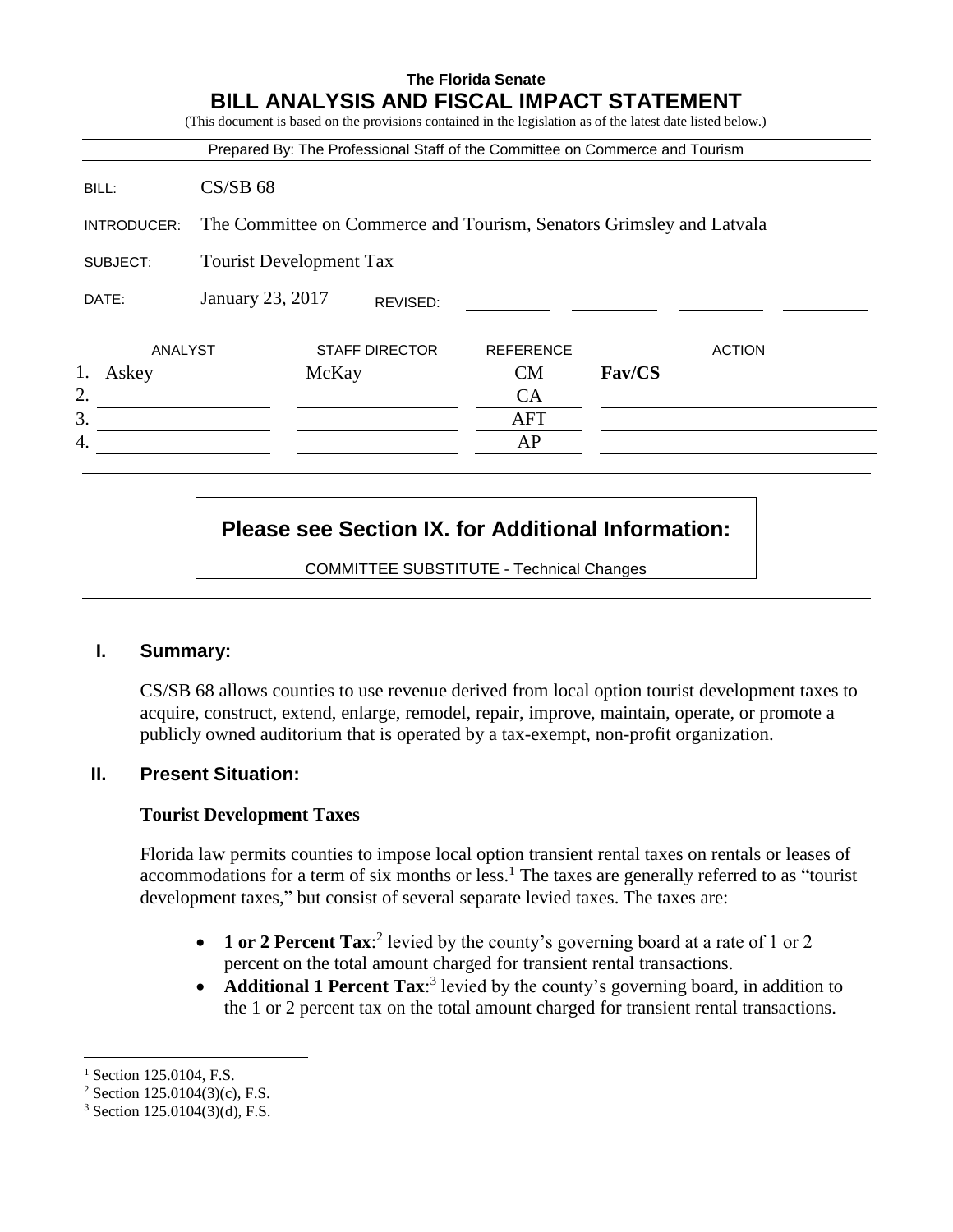Eligibility to levy the tax requires that a county must have levied the 1 or 2 percent tax for at least 3 years.

- **High Tourism Impact Tax:**<sup>4</sup> a county with high tourism impact may levy an additional 1 percent tax on the total amount charged for transient rental transactions.<sup>5</sup>
- **Professional Sports Franchise Facility Tax:**<sup>6</sup> in addition to any other tourist development taxes, a 1 percent tax on the total amount charged for transient rental transactions may be levied to pay debt service on bonds issued to finance professional sports franchise facilities, retaining spring training franchise facilities, and convention centers. These funds can also be used to promote tourism in the state.
- **Additional Professional Sports Franchise Facility Tax:**<sup>7</sup> Counties that levy the professional sports franchise facility tax may levy an additional tax no greater than 1 percent to be used for the same purposes.

Depending on a county's eligibility, the maximum tax rate varies from 3 to 6 percent. These local option taxes can be administered by the Department of Revenue or by one or more unit of local government. These taxes may be levied within a subcounty special district. If the tax is levied in a subcounty special district, the subsequent additional taxes must be levied only in that district.<sup>8</sup>

As a requirement for adopting tourist development taxes, a county's tourist development council<sup>9</sup> must prepare a plan for tourist development and present it before the governing board of the county. The plan must include the anticipated revenue derived from the tax for the first 24 months, the tax district where it will be imposed, and a list prioritizing the use of the revenue. Any changes to the plan after the levy has been enacted must be voted upon by the county's governing board.<sup>10</sup>

The revenues may be used for capital construction of tourist-related facilities, tourism promotion, and beach or shoreline maintenance. More specifically, the revenues derived from tourist development taxes are authorized to be used:<sup>11</sup>

- To acquire, construct, extend, enlarge, remodel, repair, improve, maintain, operate, or promote one or more:
	- o Publicly owned and operated convention centers, sports stadiums, sports arenas, coliseums, or auditoriums; or
	- o Aquariums and museums that are publicly owned and operated, or owned and operated by a non-profit organization that is open to the public;
- To promote zoological parks that are publicly owned and operated or owned and operated by a non-profit organization that is open to the public;

 $\overline{a}$  $4$  Section 125.0104(3)(m), F.S.

<sup>5</sup> A county may be designated as having a "high tourism impact" by the Department of Revenue as provided by s. 125.0104(3)(m)2, F.S.

 $6$  Section 125.0104(3)(1), F.S.

<sup>7</sup> Section 125.0104(3)(n), F.S.

 $8$  See ss. 125.0104(b), (d), and (l), F.S.

<sup>&</sup>lt;sup>9</sup> Also referred to as a "tourism" development council.

<sup>&</sup>lt;sup>10</sup> See ss. 125.0104(4), F.S. The provisions found in ss. 125.0104(4)(a)-(d), F.S., do not apply to the high tourism impact tax, the professional sports franchise facility tax, or the additional professional sports franchise facility tax.

 $11$  Section 125.0104(5)(a), F.S.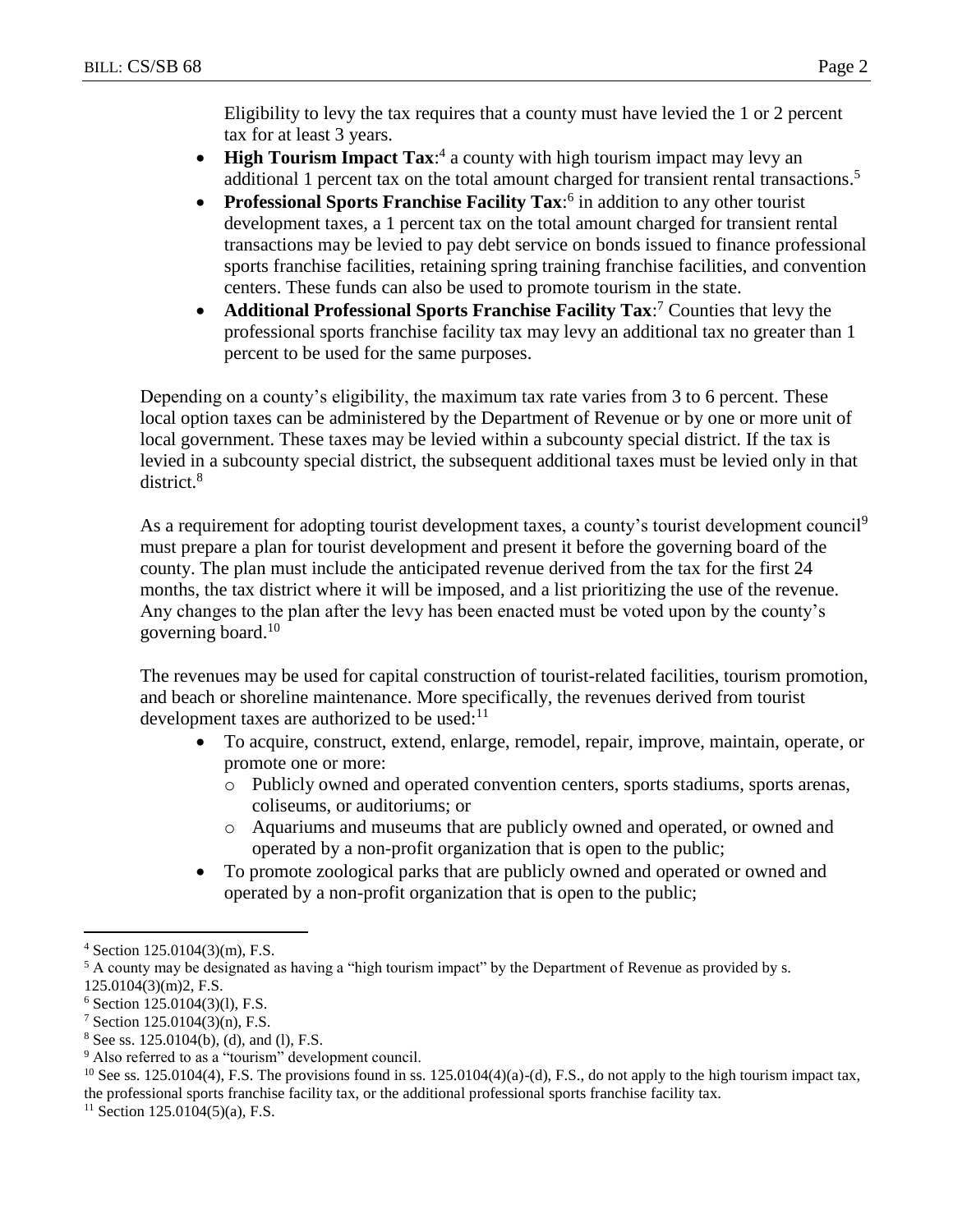- To promote and advertise tourism in the state;
- To fund convention bureaus, tourist bureaus, tourist information centers, and news bureaus as county agencies; or
- To finance beach park facilities or beach improvement, maintenance, renourishment, restoration, and erosion control.

#### **Non-Profit Organizations and Tax-exemption**

A non-profit organization is generally defined as one whose purpose is something other than making a profit, usually related to a public purpose. Since "non-profit" refers to incorporation status under state law, the legal definition varies by state.<sup>12</sup> The legal format for establishing nonprofit status also varies depending on state. Non-profit status formats can include non-profit corporations, unincorporated associations, and charitable trusts.

Tax-exempt status exempts a non-profit organization from paying corporate income tax on income generated from activities that are substantially related to the purposes for which the group was organized. A non-profit organization is not automatically tax-exempt; to be taxexempt, an organization must qualify for federal income tax exemption under the Internal Revenue Code.<sup>13</sup> There are 29 types of nonprofit organizations that are exempt from some federal income taxes; most of these are charitable organizations and are known as  $501(c)(3)$ organizations.<sup>14</sup> A non-profit organization must apply to be recognized as being tax-exempt. Non-profit organizations that are granted tax-exempt status by the Internal Revenue Service can apply and receive a Florida Consumer's Certificate of Exemption, further exempting them from certain sales tax.

#### **III. Effect of Proposed Changes:**

CS/SB 68 amends the authorized uses of revenue derived from local option tourist development taxes to include the acquisition, construction, extension, enlargement, remodel, repair, improvement, maintenance, operation, or promotion of one or more auditoriums that are publicly owned but operated by a non-profit organization that is tax-exempt under 26 U.S.C. s.501(c)(3) and within the boundaries in which the tax is levied.<sup>15</sup>

#### **IV. Constitutional Issues:**

A. Municipality/County Mandates Restrictions:

None.

B. Public Records/Open Meetings Issues:

None.

 $\overline{a}$  $12$  Florida law regarding non-profit corporations is found in Ch. 617, F.S.

<sup>&</sup>lt;sup>13</sup> See 26 U.S.C. s.501

<sup>&</sup>lt;sup>14</sup> 26 U.S.C. s.501(c)(3) is the section of federal law regulating tax exemptions for charitable organizations.

<sup>&</sup>lt;sup>15</sup> Examples of publicly owned auditoriums that are operated by  $501(c)(3)$  non-profits include Florida Theatre in Jacksonville, Tampa Theatre, and Ruth Eckerd Hall in Clearwater.